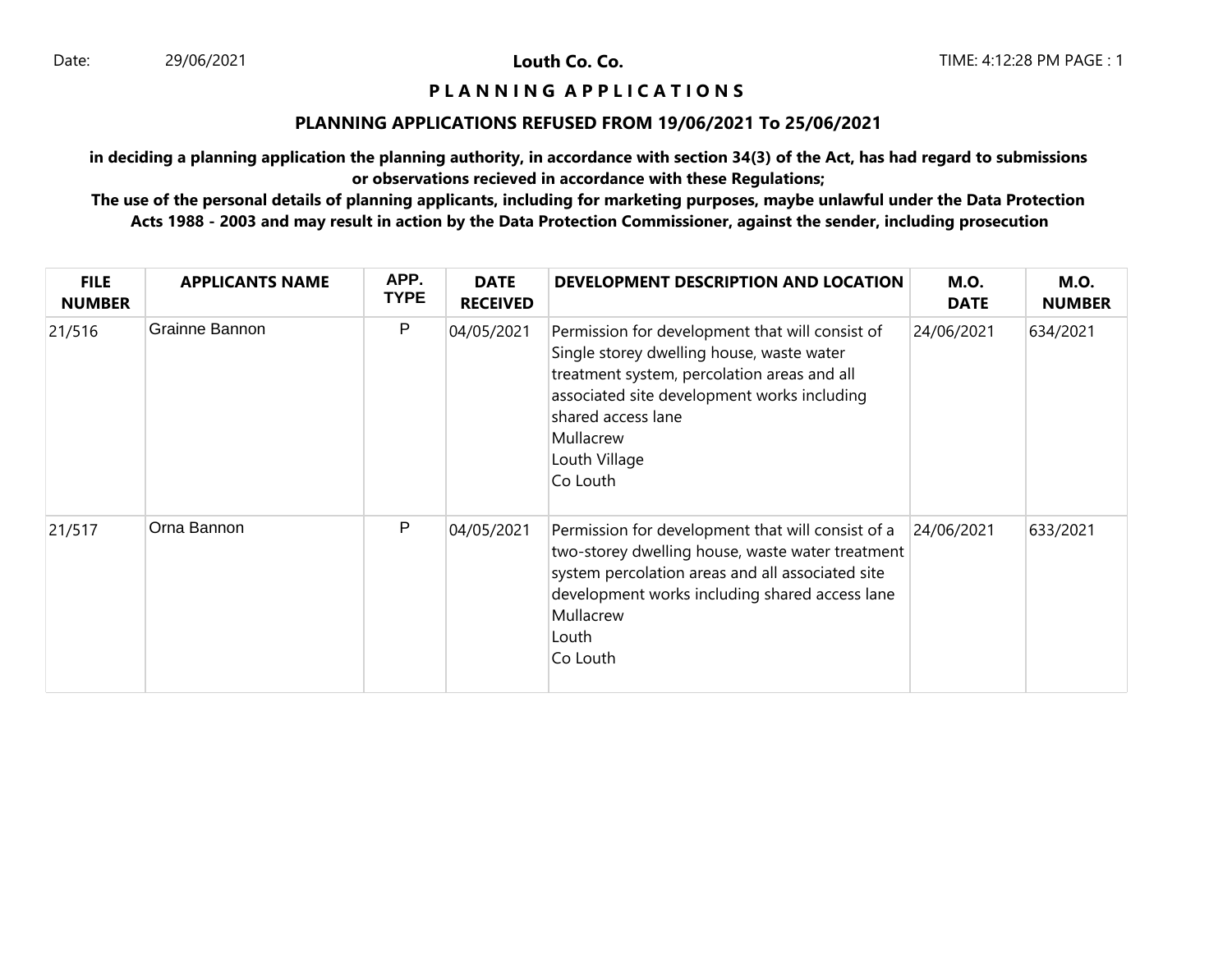Louth Co. Co.

## **P L A N N I N G A P P L I C A T I O N S**

#### **PLANNING APPLICATIONS REFUSED FROM 19/06/2021 To 25/06/2021**

**in deciding a planning application the planning authority, in accordance with section 34(3) of the Act, has had regard to submissions or observations recieved in accordance with these Regulations;**

**The use of the personal details of planning applicants, including for marketing purposes, maybe unlawful under the Data Protection Acts 1988 - 2003 and may result in action by the Data Protection Commissioner, against the sender, including prosecution**

| <b>FILE</b><br><b>NUMBER</b> | <b>APPLICANTS NAME</b>    | APP.<br><b>TYPE</b> | <b>DATE</b><br><b>RECEIVED</b> | DEVELOPMENT DESCRIPTION AND LOCATION                                                                                                                                                                                                                                                                                     | <b>M.O.</b><br><b>DATE</b> | <b>M.O.</b><br><b>NUMBER</b> |
|------------------------------|---------------------------|---------------------|--------------------------------|--------------------------------------------------------------------------------------------------------------------------------------------------------------------------------------------------------------------------------------------------------------------------------------------------------------------------|----------------------------|------------------------------|
| 21/521                       | Robert Woods & Elisha Fay | P                   | 04/05/2021                     | Permission for development that will consist of a<br>single storey dwelling, detached domestic garage,<br>proprietary waste water treatment system,<br>percolation area and all associated and ancillary<br>site works incorporating site boundaries and<br>entrance onto public road<br>Stickillin<br>Ardee<br>Co Louth | 24/06/2021                 | 631/2021                     |
| 21/527                       | Luke Corr                 | P                   | 05/05/2021                     | Permission for development that will consist of<br>dwelling house, detached domestic garage, waste<br>water treatment system and percolation area and<br>all associated site works<br>Balgatheran<br>Tullyallen<br>Co Louth                                                                                              | 24/06/2021                 | 635/2021                     |